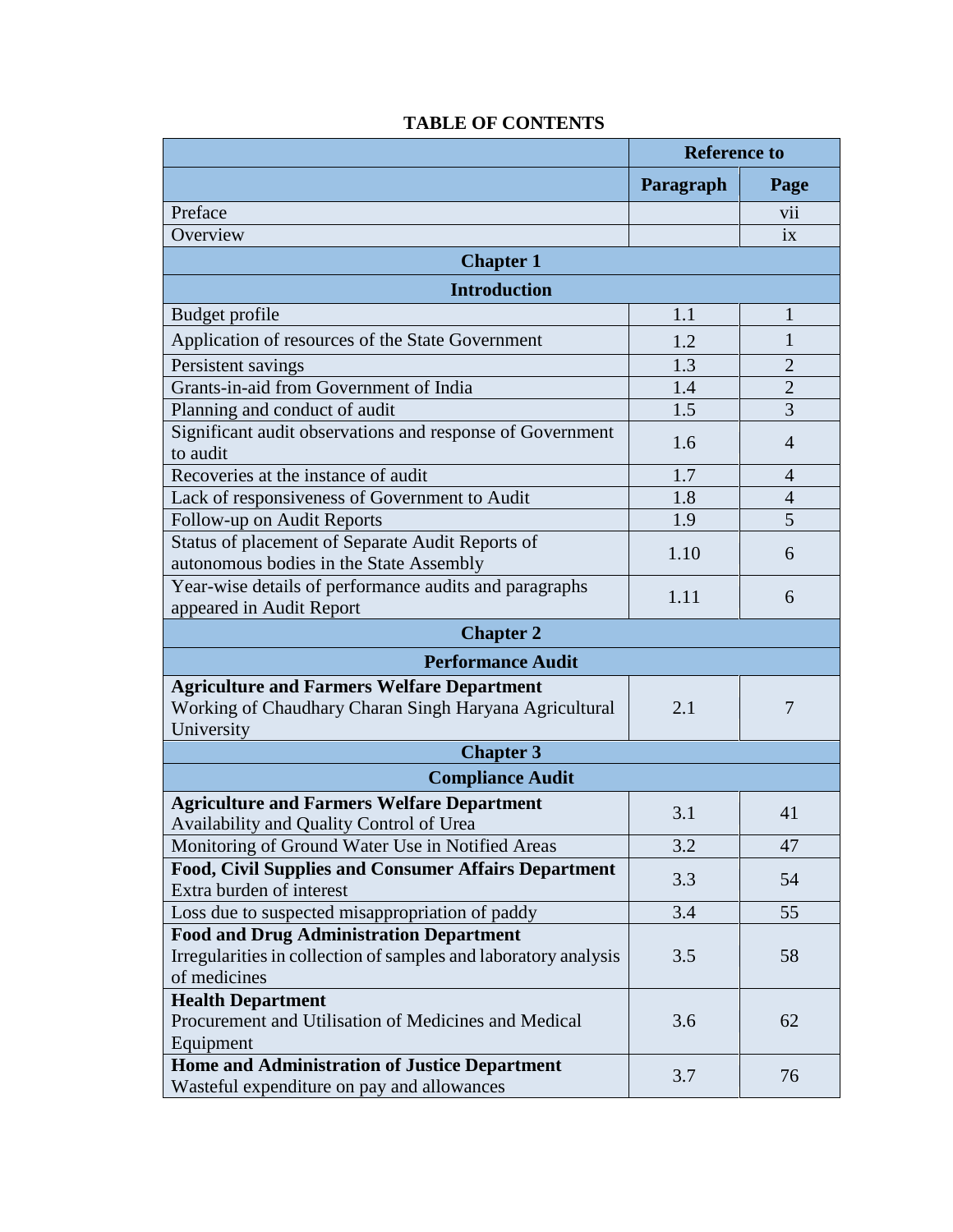|                                                           | <b>Reference to</b> |      |
|-----------------------------------------------------------|---------------------|------|
|                                                           | Paragraph           | Page |
| <b>Housing Department (Housing Board Haryana)</b><br>3.8  |                     | 77   |
| Avoidable expenditure on abandoned housing project        |                     |      |
| <b>Industries and Commerce Department</b>                 | 3.9                 | 79   |
| Information Technology Audit of e-Procurement System      |                     |      |
| Short realisation of inspection fee for boilers           | 3.10                | 97   |
| <b>Irrigation and Water Resources Department</b>          | 3.11                | 98   |
| <b>Incomplete Irrigation Project</b>                      |                     |      |
| <b>Public Health Engineering Department</b>               | 3.12                | 101  |
| Incomplete sewerage scheme                                |                     |      |
| Unfruitful expenditure on incomplete works                | 3.13                | 103  |
| <b>Public Works Department (Buildings and Roads)</b>      | 3.14                | 105  |
| Avoidable expenditure due to late deposit of funds        |                     |      |
| <b>Revenue and Disaster Management Department</b>         | 3.15                | 107  |
| Payment of inadmissible compensation for damaged crops    |                     |      |
| <b>School Education Department</b>                        |                     |      |
| (Haryana School Shiksha Pariyojna Parishad)               | 3.16                | 109  |
| Development of Infrastructure under Rashtriya Madhyamik   |                     |      |
| Shiksha Abhiyan                                           |                     |      |
| <b>Town and Country Planning Department</b>               | 3.17                | 124  |
| Grant of licences without assessing financial adequacy    |                     |      |
| <b>Town and Country Planning Department</b>               |                     |      |
| (Haryana Shahri Vikas Pradhikaran)                        | 3.18                | 127  |
| Revenue Generation in Haryana Shahri Vikas Pradhikaran    |                     |      |
| Irregularities in execution of Sports Complex Project     | 3.19                | 143  |
| Cost overrun and irregular revisions of agreement in      |                     |      |
| construction of indoor stadium                            | 3.20                | 146  |
| Allotment of works to an ineligible contractor through    |                     |      |
| enhancement                                               | 3.21                | 149  |
| Incomplete water supply schemes due to non-acquisition of |                     |      |
| land                                                      | 3.22                | 152  |
| <b>Transport Department</b>                               | 3.23                | 157  |
| Underutilization of buses                                 |                     |      |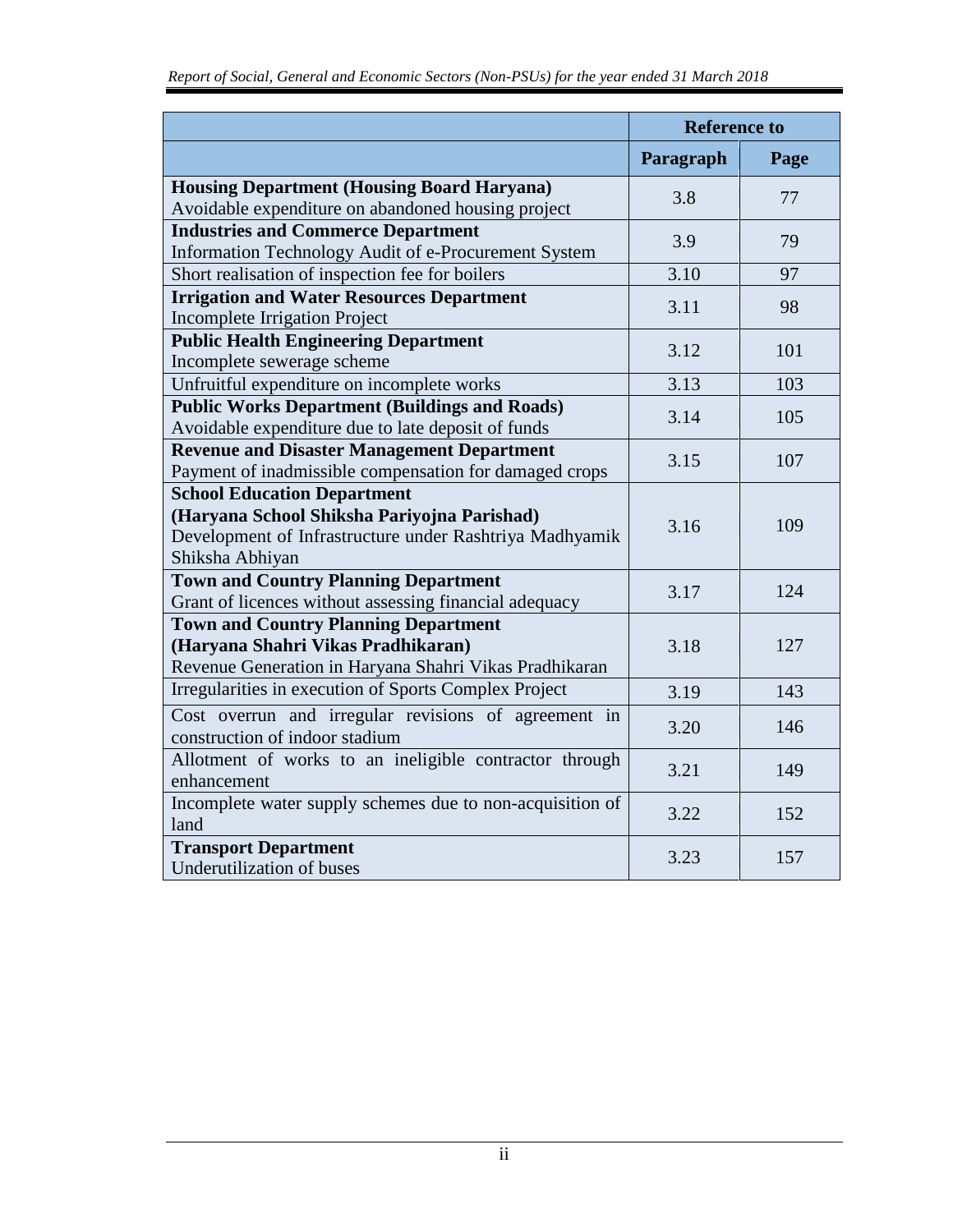| <b>Appendix</b> | <b>Description</b>                                                                                                                                 | <b>Reference to</b> |      |
|-----------------|----------------------------------------------------------------------------------------------------------------------------------------------------|---------------------|------|
|                 |                                                                                                                                                    | Paragraph           | Page |
| 1.1             | Details of serious irregularities pointed out through<br>outstanding Inspection Reports                                                            | 1.8                 | 163  |
| 1.2             | List of Outstanding paragraphs to be discussed in<br>PAC for the years 2015-16 and 2016-17 as on 30<br><b>June 2018</b>                            | 1.9                 | 164  |
| 1.3             | Details of Audit Report paragraphs for which<br>Action Taken Notes (ATNs) were awaited for the<br>year 2016-17 as on 30 June 2018                  | 1.9                 | 165  |
| 1.4             | List of paragraphs where recovery has been pointed<br>action has<br>been taken by the<br>out but no<br><b>Administrative Departments</b>           | 1.9                 | 166  |
| 1.5             | Details of outstanding recommendations of Public<br>Accounts Committee on which the Government is<br>yet to take final decision as on 30 June 2018 | 1.9                 | 167  |
| 1.6             | Statement showing the details of rendering of<br>accounts to CAG and submission of Audit Report to<br>State Legislature by the autonomous bodies   | 1.10                | 168  |
| 2.1             | Details of water closets, bathrooms, urinals and<br>wash basins in boys' and girls' hostel at CCSHAU,<br>Hisar                                     | 2.1.7.5             | 171  |
| 2.2             | Details showing shortfall in supply of breeder seed<br>during 2013-14 to 2017-18                                                                   | 2.1.9.2             | 172  |
| 2.3             | Details of new varieties for which demonstrations<br>not conducted by selected KVKs                                                                | $2.1.10.2$ (i)      | 173  |
| 3.1             | Details of requirement, availability and consumption<br>of urea during March 2012 to March 2018                                                    | 3.1.2               | 174  |
| 3.2             | Details of non-maintenance of buffer stock of urea<br>during 2012-18                                                                               | 3.1.2.1             | 175  |
| 3.3             | Details of distribution of Soil Health Cards in the<br><b>State</b>                                                                                | 3.1.2.2             | 176  |
| 3.4             | Statement showing the use of urea in excess of<br>norms                                                                                            | 3.1.2.2             | 177  |
| 3.5             | showing under-utilisation of Fertilisers<br>Details<br>Quality Control Laboratories (FQCL)                                                         | 3.1.3.2             | 179  |
| 3.6             | Details of shortage of technical and non-technical<br>staff in FQCL                                                                                | 3.1.3.2             | 180  |
| 3.7             | Details of shortage of equipment during 2012-13 to<br>2017-18                                                                                      | 3.1.3.2             | 181  |
| 3.8             | Details showing samples found sub-standard in test<br>checked laboratories                                                                         | 3.1.3.3             | 182  |

## **APPENDICES**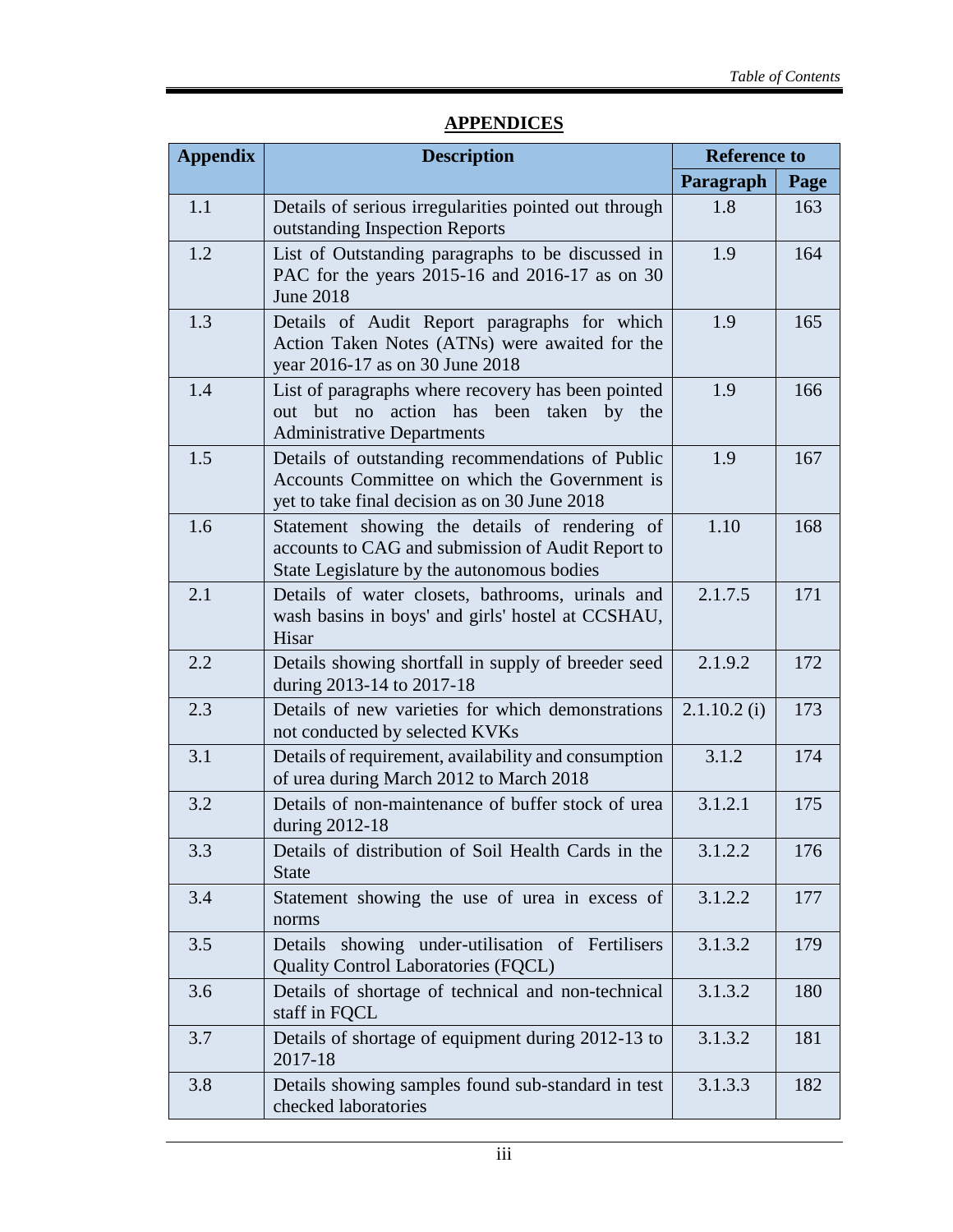| <b>Appendix</b> | <b>Description</b>                                                                                                                 | <b>Reference to</b> |      |
|-----------------|------------------------------------------------------------------------------------------------------------------------------------|---------------------|------|
|                 |                                                                                                                                    | Paragraph           | Page |
| 3.9             | Statement showing action taken on failed samples                                                                                   | 3.1.3.3             | 183  |
| 3.10            | Details of analysis of the samples of soils in soil<br>testing laboratories during 2012-18                                         | 3.1.3.5             | 184  |
| 3.11            | Details of shortage of technical and non-technical<br>staff in soil testing laboratories                                           | 3.1.3.5             | 185  |
| 3.12            | District-wise depth of water table during June 1999<br>to June 2018                                                                | 3.2.1               | 186  |
| 3.13(a)         | Details of expenditure on Roof-Top Rain Water<br>Harvesting Structures during last five years                                      | 3.2.2.2             | 187  |
| 3.13(b)         | expenditure on Piezometric<br>Details<br>of<br>tube<br>structures during last five years                                           | 3.2.2.2             | 187  |
| 3.14(a)         | List of units where quantum of daily extraction of<br>water was not mentioned in NOCs                                              | 3.2.3.2(i)          | 188  |
| 3.14(b)         | List of units which had not installed water meters                                                                                 | 3.2.3.2(i)          | 188  |
| 3.15(a)         | Statement showing detail where diameter<br>of<br>Tubewell was more than the permissible limit                                      | $3.2.3.2$ (ii)      | 189  |
| 3.15(b)         | Statement showing details of installation of higher<br>capacity pumps                                                              | $3.2.3.2$ (ii)      | 189  |
| 3.16            | Detailed comparative of components of Single<br>Puncture Laparoscope supplied to HMSCL and<br><b>RMSCL</b>                         | 3.6.2.4             | 190  |
| 3.17            | Details of medicines procured from blacklisted<br>firms                                                                            | 3.6.2.5             | 191  |
| 3.18            | Statement showing available essential drugs and<br>medicines procured through HMSCL as well as by<br>local purchase during 2015-18 | 3.6.3.3             | 192  |
| 3.19            | List of equipment lying unutilised in various medical<br>facilities of Haryana                                                     | 3.6.3.4             | 193  |
| 3.20            | Details of risks involved due to missing records in<br>various tables of e-procurement system                                      | 3.9.4               | 194  |
| 3.21            | Statement showing the details of stages of delay                                                                                   | 3.14                | 197  |
| 3.22            | Statement showing test checked districts, blocks and<br>schools                                                                    | 3.16.1              | 198  |
| 3.23            | showing<br>projects<br>approved,<br>funds<br><b>Statement</b><br>received, projects completed and projects in progress             | 3.16.2.2            | 200  |
| 3.24            | Details of infrastructure sanctioned and achievement<br>during 2013-18                                                             | 3.16.2.2            | 201  |
| 3.25            | Statement showing the detail of blockade of funds in<br>selected districts                                                         | 3.16.2.3            | 202  |